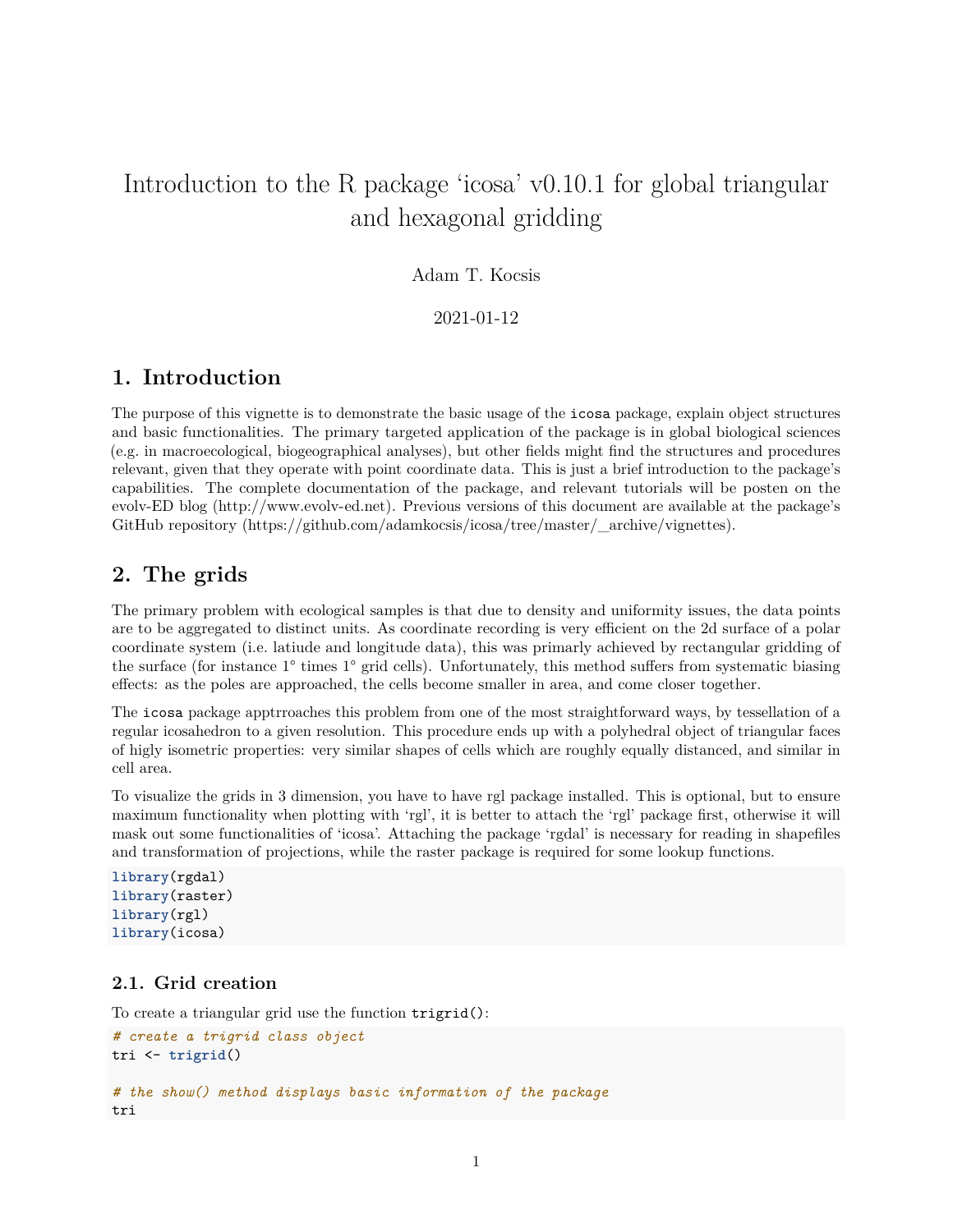## A/An trigrid object with 12 vertices, 30 edges and 20 faces. ## The mean grid edge length is 7053.65 km or 63.43 degrees. ## Use plot3d() to see a 3d render. *# plot the object in 3d* **plot3d**(tri, guides=F)

## Warning in par3d(userMatrix = structure(c(1, 0, 0, 0, 0, 0.342020143325668, : ## font family "sans" not found, using "bitmap"



Without any specified additional entry, the first line will create an icosahedron with the center of  $c(0,0,0)$ Cartesian coordinates and the 'R2' (authalic, as defined by IUGG (1)) radius of Earth between the object center and the vertices. These can be altered by setting the radius and center arguments if necessary. When dealing with properly georeferenced data, the model ellipsoid (or in this case, the sphere) is to be taken into account when the data and the grid interact. Therefore a slot called proj4strig is added to the grid object, which contains a CRS class string generated automatically from the input radius. With the default settings this is:

#### tri**@**proj4string

## CRS arguments: +proj=longlat +R=6371007 +no\_defs

Setting the first argument of the trigrid() function will create more complex objects that have tessellated faces:

```
# create a trigrid class object
gLow <- trigrid(tessellation=c(4,4))
# plot the object in 3d
plot3d(gLow, guides=F)
```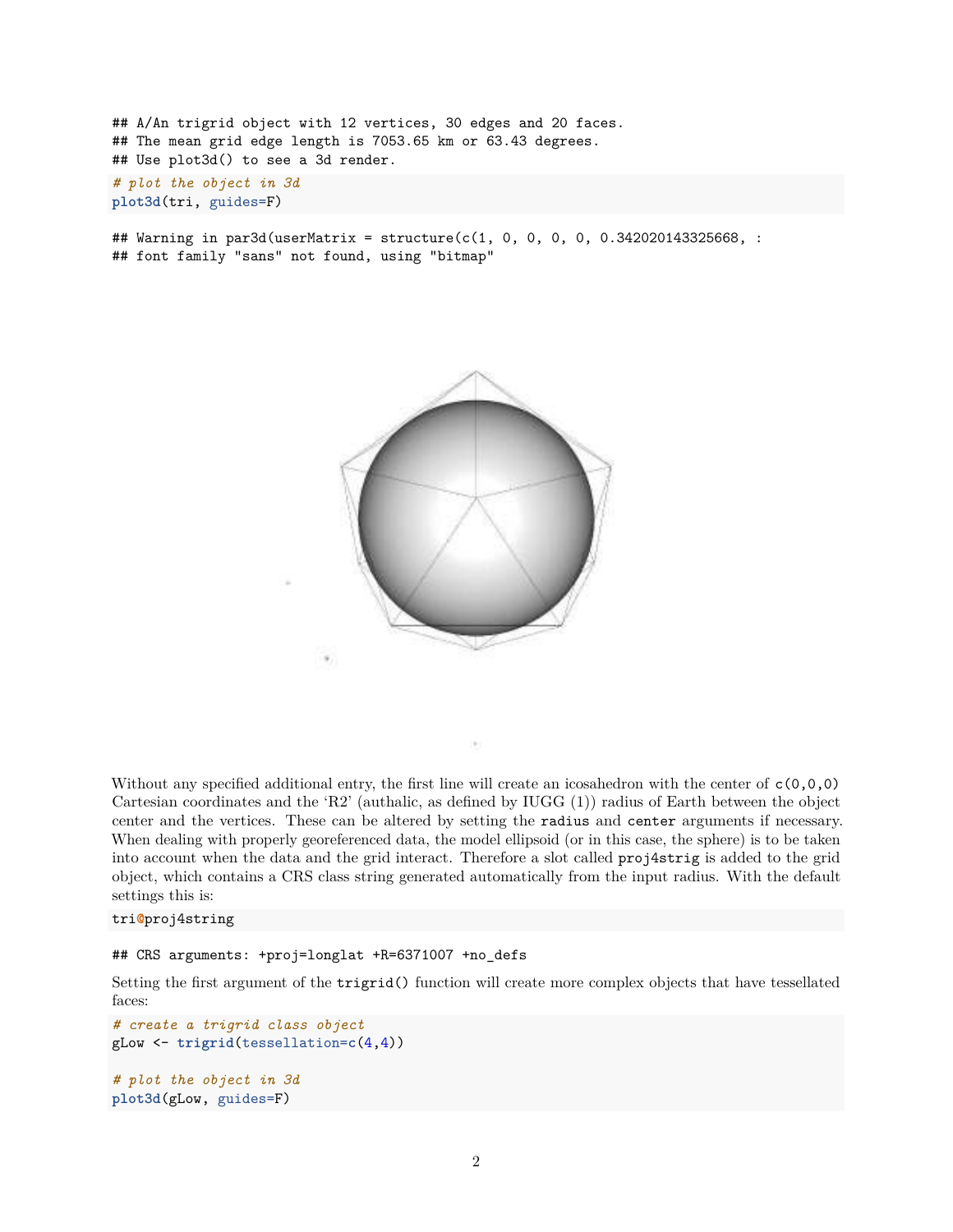## Warning in par3d(userMatrix = structure( $c(1, 0, 0, 0, 0, 0.342020143325668, :$ ## font family "sans" not found, using "bitmap"



The result is another trigrid class object with the tessellation vector of  $c(4,4)$ . The tessellation vector is the primary argument influencing grid resolution. It consists of integer values which are larger than 1. These values will be passed in sequence to the tessellation function, using the result of the previous round as an input. In the example of the  $c(4,4)$  grid, the icosahedron will be tessellated with the value of 4 in the first round, meaning that every edge of the 20 faces are split to 4, which then results in 4 times 4 new triangular faces instead of the one original (4 times 4 times 20 new faces in total). The second round will be repeated for every newly formed face as well, so the total resolution of the grid will be 4 times 4 times 4 times 4 times 20 faces.

The obvious question is then: what is the difference between the  $c(2,2,2,2)$ ,  $c(4,4)$ ,  $c(8,2)$ ,  $c(2,8)$  and c(16) grids? The answer depends on the applied tessellation method. The icosahedron itself is smaller in surface area and volume than the sphere. The points created between the faces need to be projected to the sphere, which can be done in a number of different ways.

The current version of the icosa package uses a single tessellation method, which requires the least amount of information to provide a consistent output: The "meanGC" method uses spherical functions to calculate new points directly on the great circles that connect points which are on a single edge without any sort of projection. The internal points are calculated by connecting the newly formed points on the edges. This results in some scatter for these internal points, as their position depends on the pair of edges that are connected. In this method, the points are defined as their centroids projected to the surface of the sphere, which results in a systematic increase in cell area as the center of the tessellated face is approached. Therefore, the answer to the question of the different tessellation vectors is: the number of faces will be equal as that is set by the total product of the tessellation vector, but as every tessellation round includes the above described procedure, the cell areas, cell shapes will be somewhat different with these. In the future, multiple tessellation methods are to be incorporated that produce grid cells with exactly the same areas just to mention one.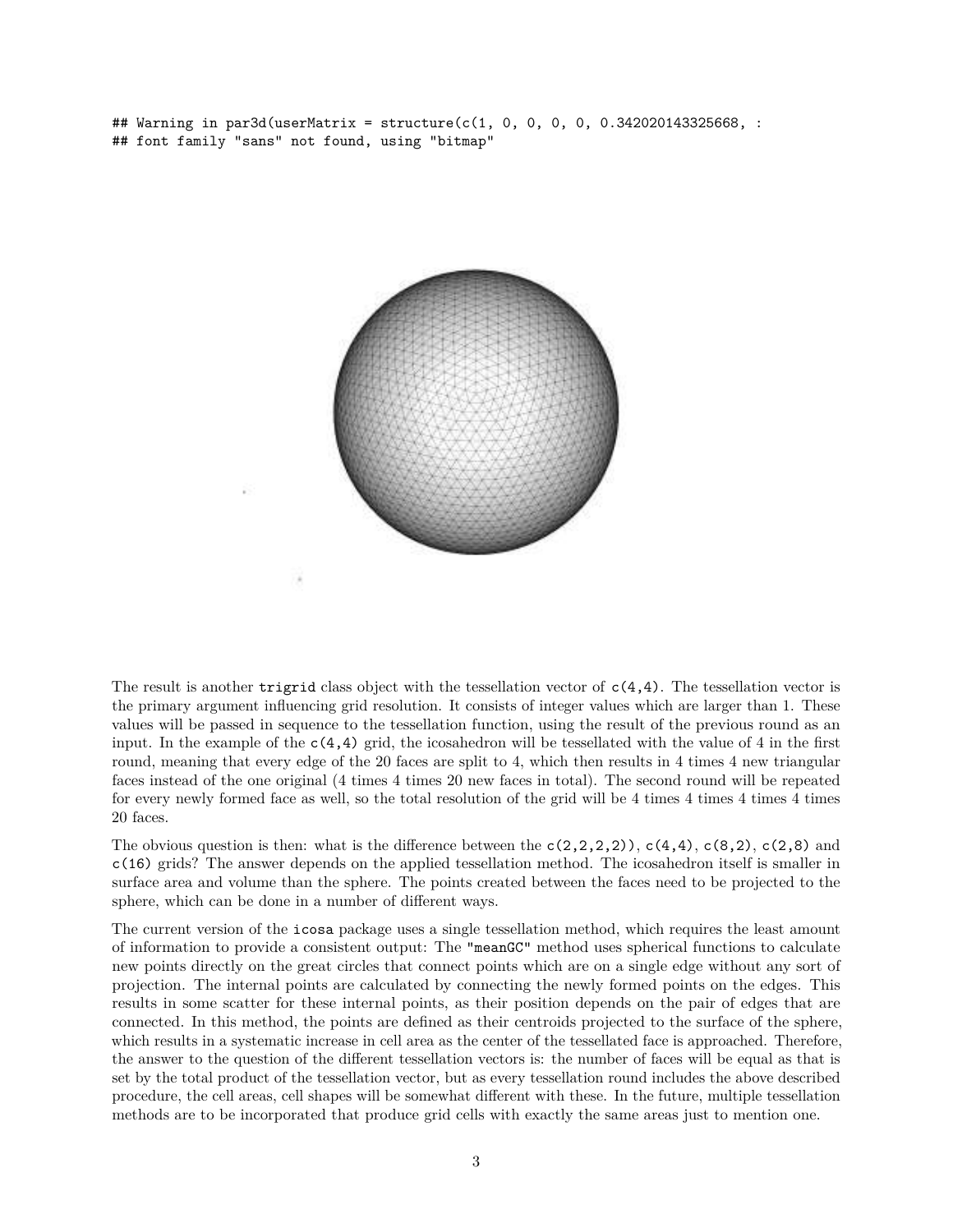As grid complexity increases the time to create the structure increases as well (The highest resolution grid so far was the c(10,10,4) trigrid, which took about 2,500 seconds using a single thread of an Intel Xeon E5-1620 processor, it had 3,200,000 faces, the mean edge length of 0.17 degrees (20km) and its size was almost 2GB). Performance also becomes an issue with very large tessellation values, as they currently incorporate distance matrix calculations (will be updated later, if required).

A rectangular grid has an additional problem that is not solved by triangular replacement, which is the definition of neighbouring cells. With both the rectangular and the triangular grid, two types of possible connections exist: cells can share either one or two vertices (an edge), which leads to problems with cell to cell relationship calculations. The inversion of the triangular grid solves this problem: if every center of the face becomes a new vertex a hexagonal pattern emerges, which creates a neighbourhood pattern where the neighbouring faces can share exactly two vertices only. Every resolution triangular grid can be turned to a penta-hexagonal one, which is directly created by the hexagrid() function.

```
# create a hexagrid object
hLow <- hexagrid()
```
*# plot it in 3d* **plot3d**(hLow, guides=F)

## Warning in par3d(userMatrix = structure(c(1, 0, 0, 0, 0, 0.342020143325668, : ## font family "sans" not found, using "bitmap"



By default (tessellation=1), the hexagrid() function inverts the regular icosahedron, creating a regular pentagonal-dodecahedron. This object paradoxically has no hexagonal faces. Increasing the tessellation vector, however, will add these, while keeping the 12 pentagonal faces at the positions which were originally containing the icosahedron's vertices.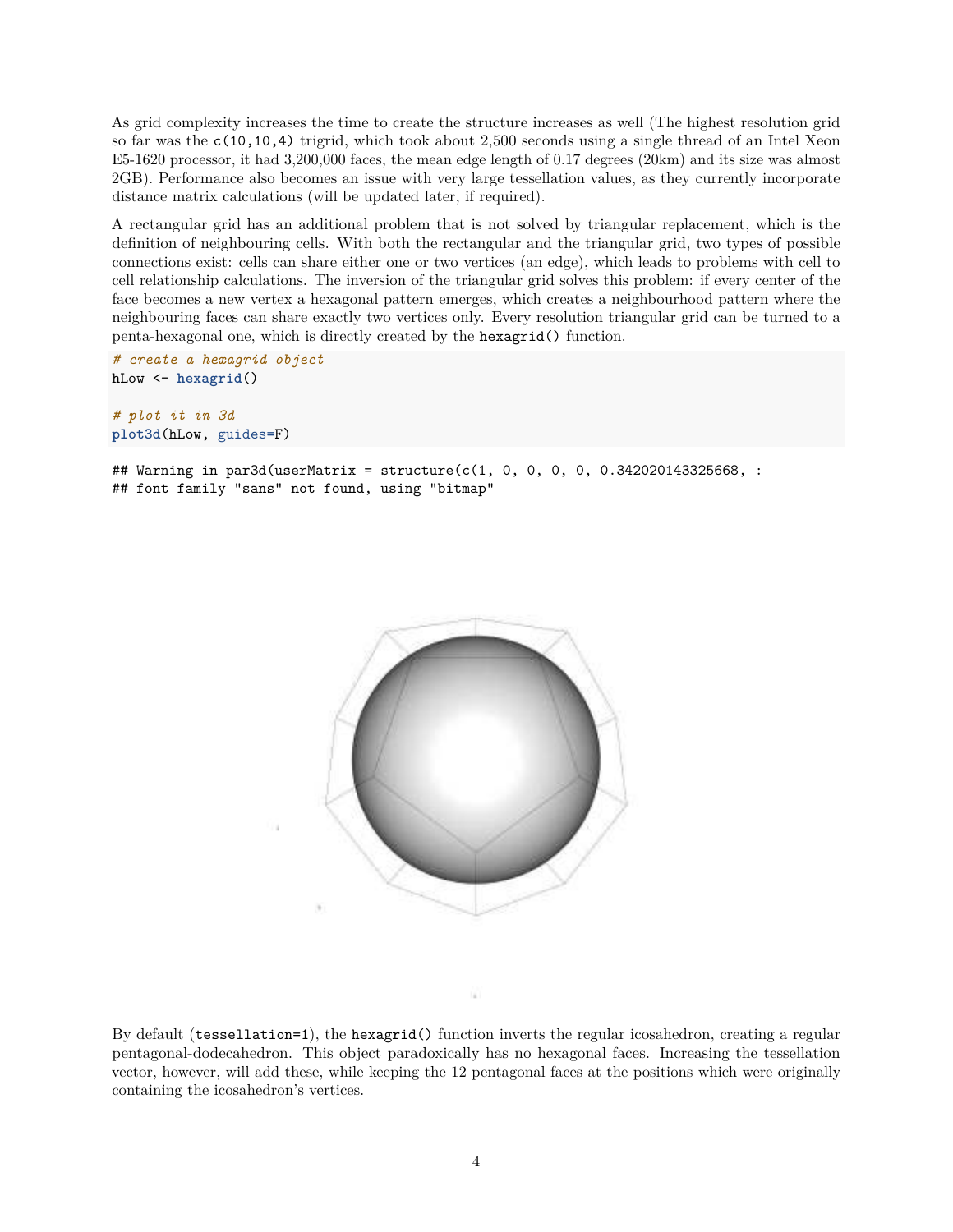```
# create a hexagrid object
hLow \leftarrow hexagrid(c(4,4))
```
*# plot it in 3d* **plot3d**(hLow)

## Warning in par3d(userMatrix = structure(c(1, 0, 0, 0, 0, 0.342020143325668, : ## font family "sans" not found, using "bitmap"



The function of the tessellation vector is exactly the same as for the trigrid() function, which is invoked by the hexagrid() function before the inversion is implemented. This naturally leads to an equality between the vertex numbers of the hexagrid and face numbers of the trigrid, and the face numbers of the trigrid and the vertex numbers of the hexagrid objects.

All methods that are implemented for the trigrid are implemented for the hexagrid as well. The examples that follow use the two types of grids at random, and work interchangably.

### **2.2. Grid structure**

The grids implented by this package represent compound objects that have different 'dimensions'. For example, grids represent both a regular 3d object structure and an object of interconnected cells. The primary 3d structure of the grid is similar to a generic 3d .obj file structure. There are two main tables: one contains the grid vertex coordinates and the other contains which coordinates form which faces. This information is stored by the vertices and faces slots, respectively:

*# the beginning of the vertices matrix* **head**(gLow**@**vertices)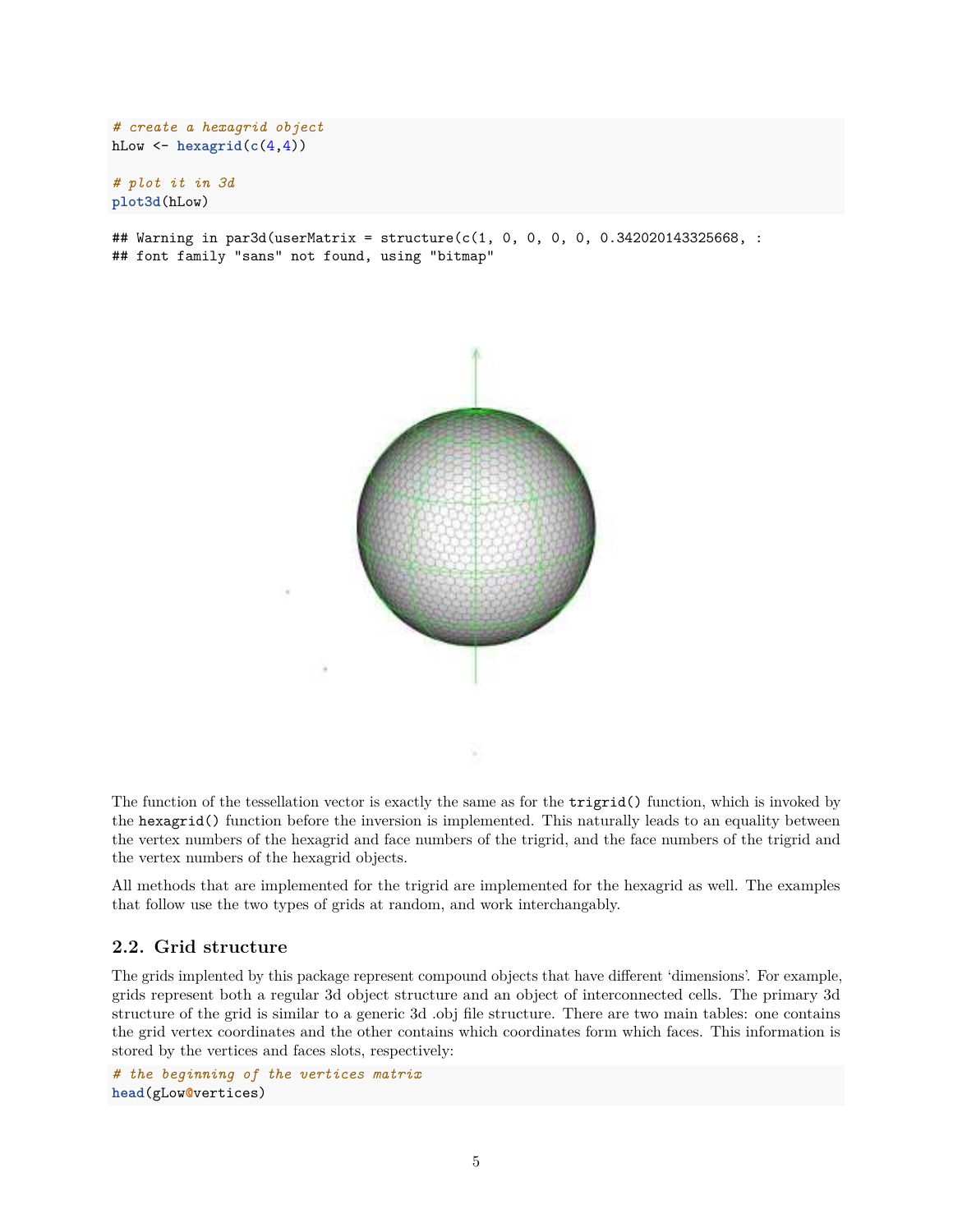```
## x y z
## P1 0.0000 -1.854300e-13 6371.007
## P2 -418.9419 -1.361225e+02 6355.760
## P3 0.0000 -4.405015e+02 6355.760
## P4 418.9419 -1.361225e+02 6355.760
## P5 258.9203 3.563732e+02 6355.760
## P6 -258.9203 3.563732e+02 6355.760
# the beginning of the faces matrix
head(gLow@faces)
## [,1] [,2] [,3]
## F1 "P1" "P2" "P3"
## F2 "P1" "P3" "P4"
## F3 "P1" "P5" "P4"
## F4 "P1" "P5" "P6"
## F5 "P1" "P2" "P6"
```
The information content is stored and all the calculations are executed in XYZ Cartesian space instead of a polar coordinate system. This facilitates the definition of additional projection methods, potential grid-grid interaction, 3d plotting and calculations, and it also permits higher overall flexibility. The Cartesian coordinates are based on the value of the grid radius and center.

*# grid radius* gLow**@**r

## F6 "P2" "P6" "P7"

## [1] 6371.007

*# grid center* gLow**@**center

## [1] 0 0 0

The centers of the faces can also be directly accessed in a format that is similar to the grid vertices format: **head**(gLow**@**faceCenters)

| ## |  | $\mathbf x$<br>v                   | z |
|----|--|------------------------------------|---|
|    |  | ## F1 -139.7730 -192.3810 6366.568 |   |
|    |  | ## F2 139.7730 -192.3810 6366.568  |   |
|    |  | ##F3 226.1574 73.4830 6366.568     |   |
|    |  | ##F4 0.0000 237.7960 6366.568      |   |
|    |  | ## F5 -226.1574 73.4830 6366.568   |   |
|    |  | ## F6 -453.0188 147.1947 6353.176  |   |

Both the vertices and the faceCenters() slots are accessible using the shorthand functions vertices() and centers(), which also do coordinate transformations, if requested.

The vertices forming the edges (these are not ordered in the current version) can be extracted from the edges slot:

**head**(gLow**@**edges)

## [,1] [,2] ## E1 "P1" "P3" ## E2 "P1" "P4" ## E3 "P3" "P4" ## E4 "P39" "P22" ## E5 "P39" "P40"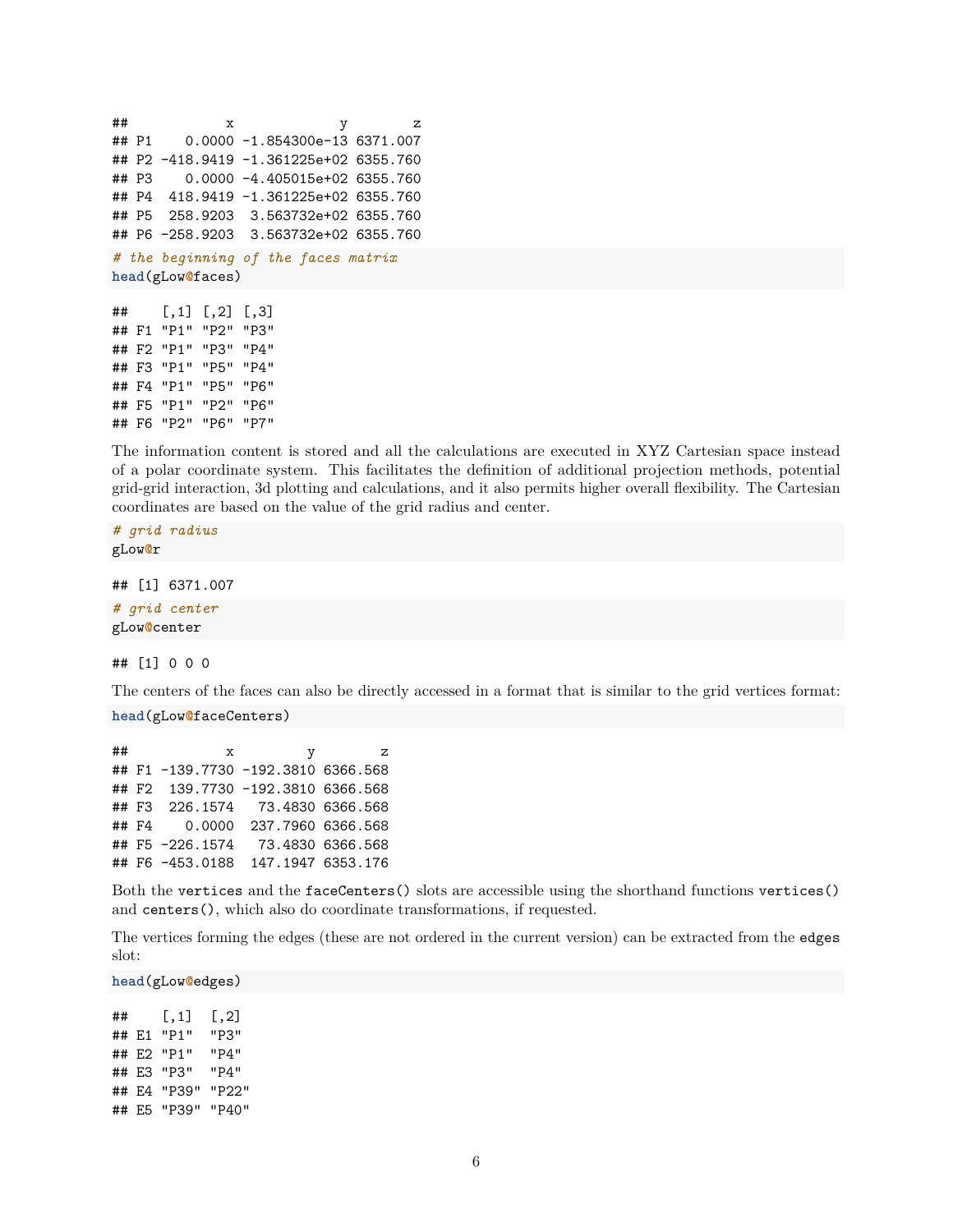## E6 "P22" "P40"

Each grid has an orientation which is stored in the orientation slot. The values are in radians, and denote the xyz rotation relative to the default. The faces and vertices table are organized so that both vertices and faces spiral down from the zenith point to the nadir. This can be visualized in 3d using the gridlabs3d() function.

**plot3d**(gLow)

```
## Warning in par3d(userMatrix = structure(c(1, 0, 0, 0, 0, 0.342020143325668, :
## font family "sans" not found, using "bitmap"
gridlabs3d(gLow, type="v", col="blue", cex=0.6)
```

```
## Warning in rgl.texts(x = structure(c(0, -421.036574937493, 0,## 421.036574937493, : "bitmap" family only supports cex = 1
```


The grid orientation can be changed using the rotate() function. To see the effect of this on the 3d plots, compare the orientations of the grids using the guides3d() function that displays the polar gridding oriented to match the cartesian coordinate system.

```
gLow2 <- rotate(gLow) # random rotation
plot3d(gLow2)
```

```
## Warning in par3d(userMatrix = structure(c(1, 0, 0, 0, 0, 0.342020143325668, :
## font family "sans" not found, using "bitmap"
guides3d(col="green")
```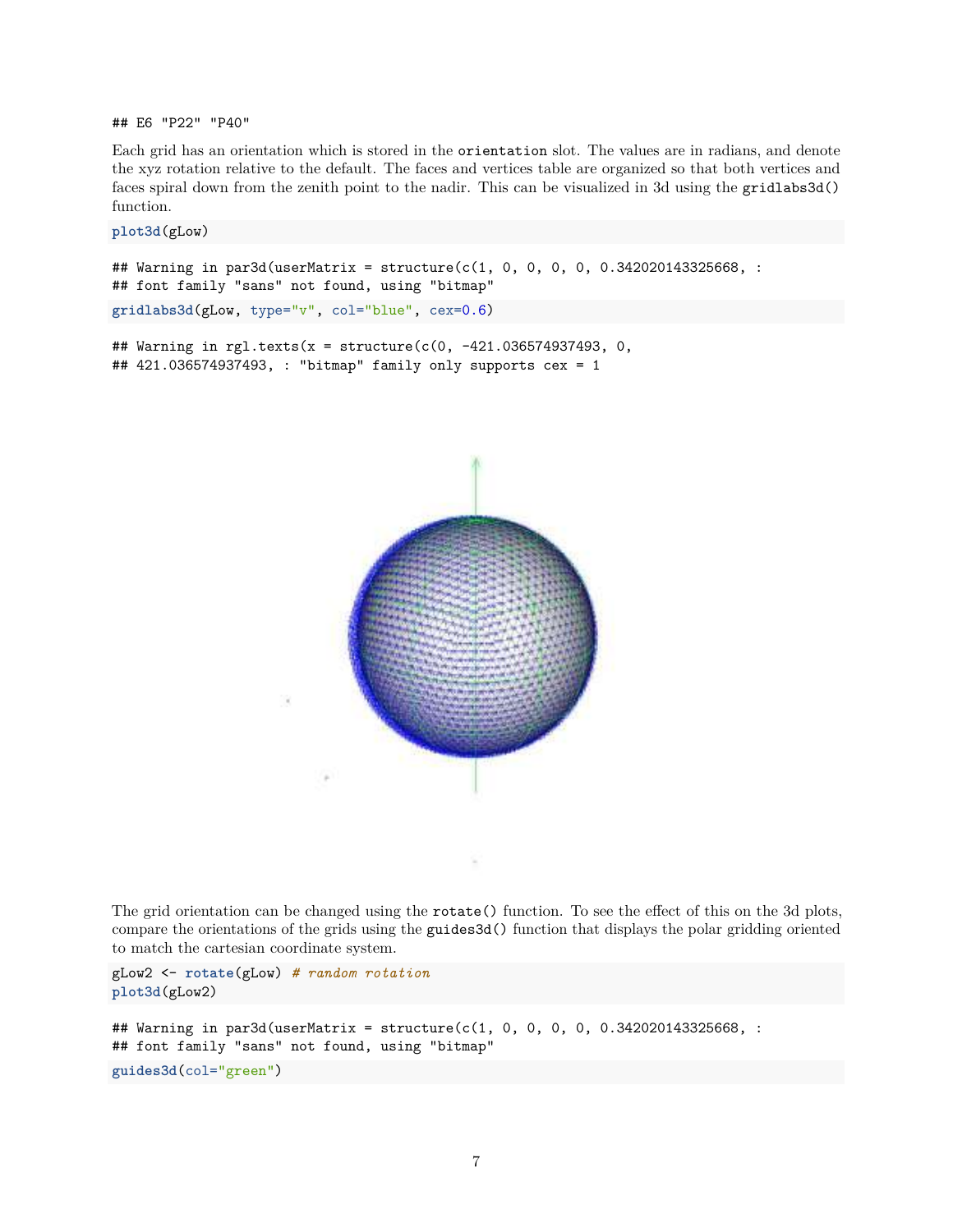

### **2.3. Plotting**

#### **2.3.1. Three-dimensional plots**

Both 3d and 2d plotting are incorporated in the package. As the grid structure exists in 3d space, 3d is the default plotting scheme which is implemented with the package rgl'. All 3d plotting functions pass arguments to either the points3d(), segments3d(), triangles3d() and text3d() functions.

The plot3d() method of the grids call for either the border plotting function lines3d() or the face plotting function faces3d(). In a workflow involving 3d plotting, these functions are used usually to create a compound plot representing different types of information. Experiment with these to optimize the 3d plotting experience.

The inner sphere is plotted by default, but can be turned off by setting the sphere argument of the plot3d() function to FALSE. The radius of the sphere can also be set using this argument. In case it is not set by the user, it defaults to the distance of the planar face center from the center of the grid.

The 3d plots so far showed only linear edges, but the plotting of arcs can be forced by setting the arcs argument to TRUE.

```
plot3d(tri, guides=F, arcs=T, sphere=6300)
```

```
## Warning in par3d(userMatrix = structure(c(1, 0, 0, 0, 0, 0.342020143325668, :
## font family "sans" not found, using "bitmap"
```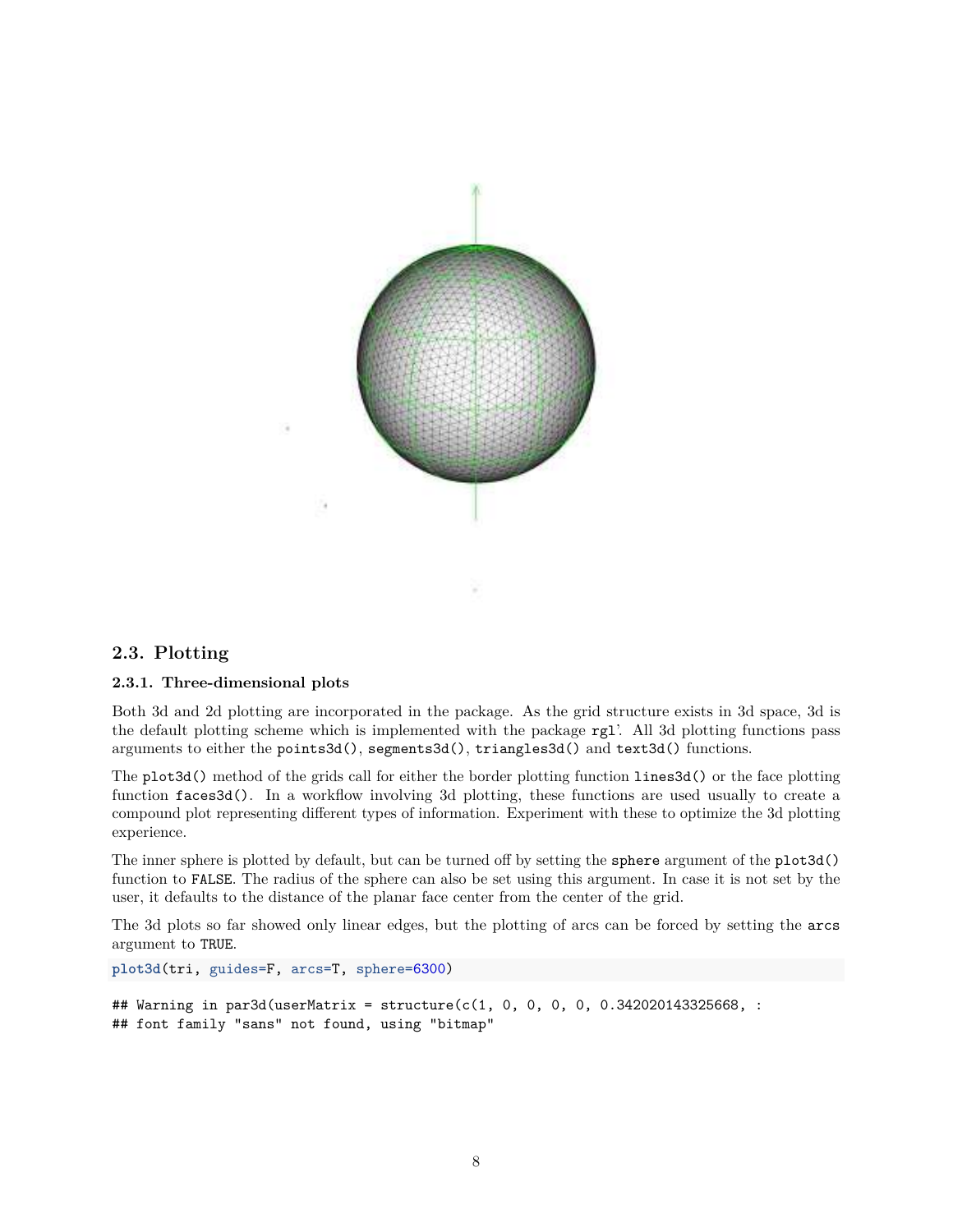

### **2.3.2. Two-dimensional plots**

The nature of the triangular/hexagonal grids is that they are intuitive in 3 dimensions, but behave cumbersome in 2d projections. Still, in any sort of printed or software publications, maps are the primary way to publish geographic data, which renders the projections very important. This part of the package is linked to the sp packages, which deal with the projection of data.

Each grid can be converted to either a SpatialLines or a SpatialPolygons object defined by the sp package. Two dimensional plotting can only happen if the 2d representation is calculated, which is (to save computation time) not automatic, but can be called for on demand.

```
hLow <- hexagrid(c(4,4), sp=TRUE)
# After this procedure finishes, a regular 2d plotting function can be invoked:
plot(hLow)
```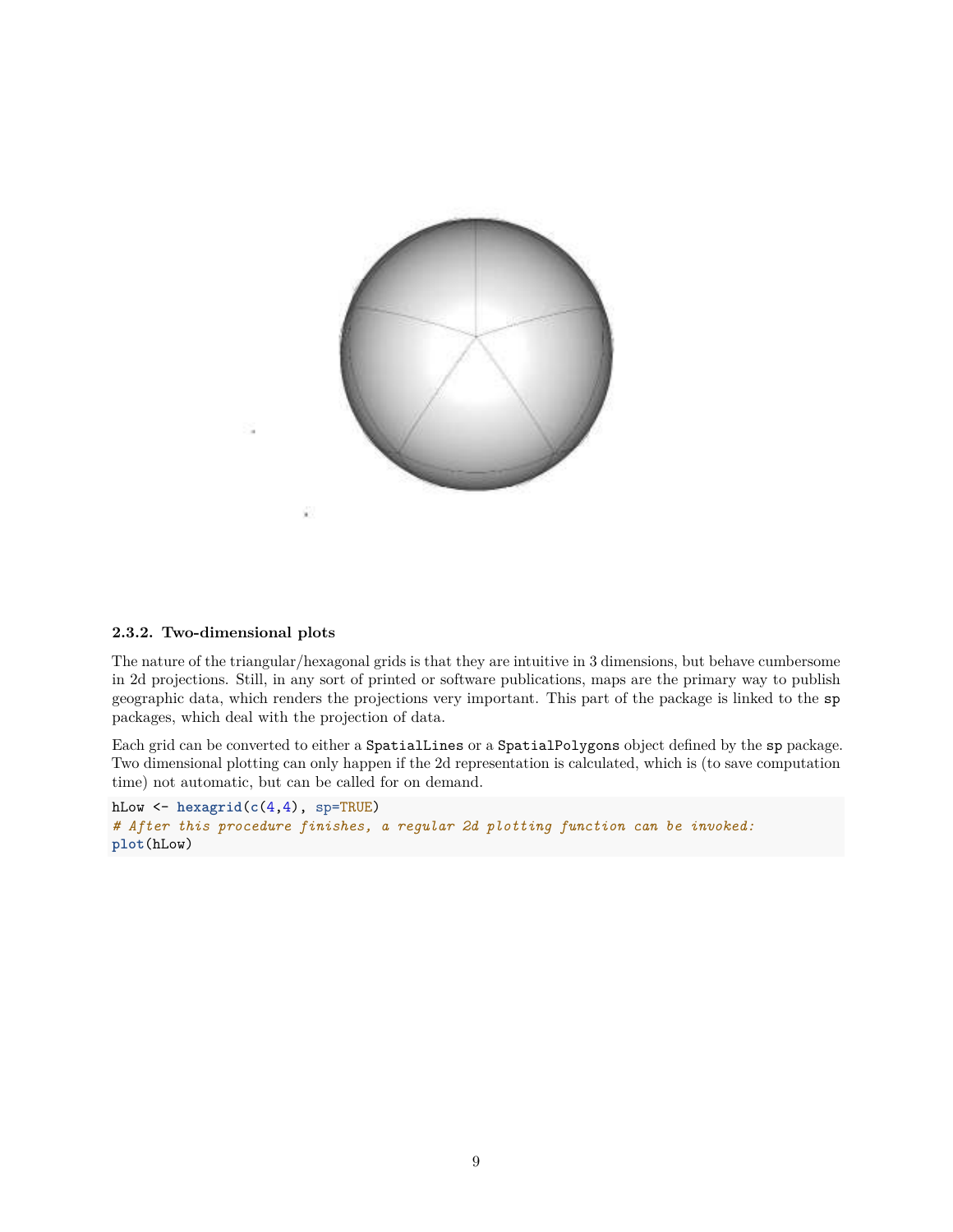

Here are some additional examples of projections using the 'z1' resolution of landy polygons from the OSM archive that can be accessed in the SpatialPolygons format using the following chunk of code.

```
# use the rgdal package
library(rgdal)
# file path
file <- system.file("extdata", "land_polygons_z1.shx", package = "icosa")
# read in the shape file
wo <- readOGR(file, "land_polygons_z1")
## Warning in OGRSpatialRef(dsn, layer, morphFromESRI = morphFromESRI, dumpSRS
## = dumpSRS, : Discarded ellps WGS 84 in CRS definition: +proj=merc +a=6378137
## +b=6378137 +lat_ts=0 +lon_0=0 +x_0=0 +y_0=0 +k=1 +units=m +nadgrids=@null
## +wktext +no_defs
## Warning in OGRSpatialRef(dsn, layer, morphFromESRI = morphFromESRI, dumpSRS =
## dumpSRS, : Discarded datum WGS_1984 in CRS definition: +proj=merc +a=6378137
## +b=6378137 +lat_ts=0 +lon_0=0 +x_0=0 +y_0=0 +k=1 +units=m +nadgrids=@null
## +wktext +no_defs
## Warning in showSRID(wkt2, "PROJ"): Discarded ellps WGS 84 in CRS definition:
## +proj=merc +a=6378137 +b=6378137 +lat_ts=0 +lon_0=0 +x_0=0 +y_0=0 +k=1 +units=m
## +nadgrids=@null +wktext +no_defs
## Warning in showSRID(wkt2, "PROJ"): Discarded datum WGS_1984 in CRS definition
```
A grid can be plotted easilly with this map, after their projection methods are adjusted: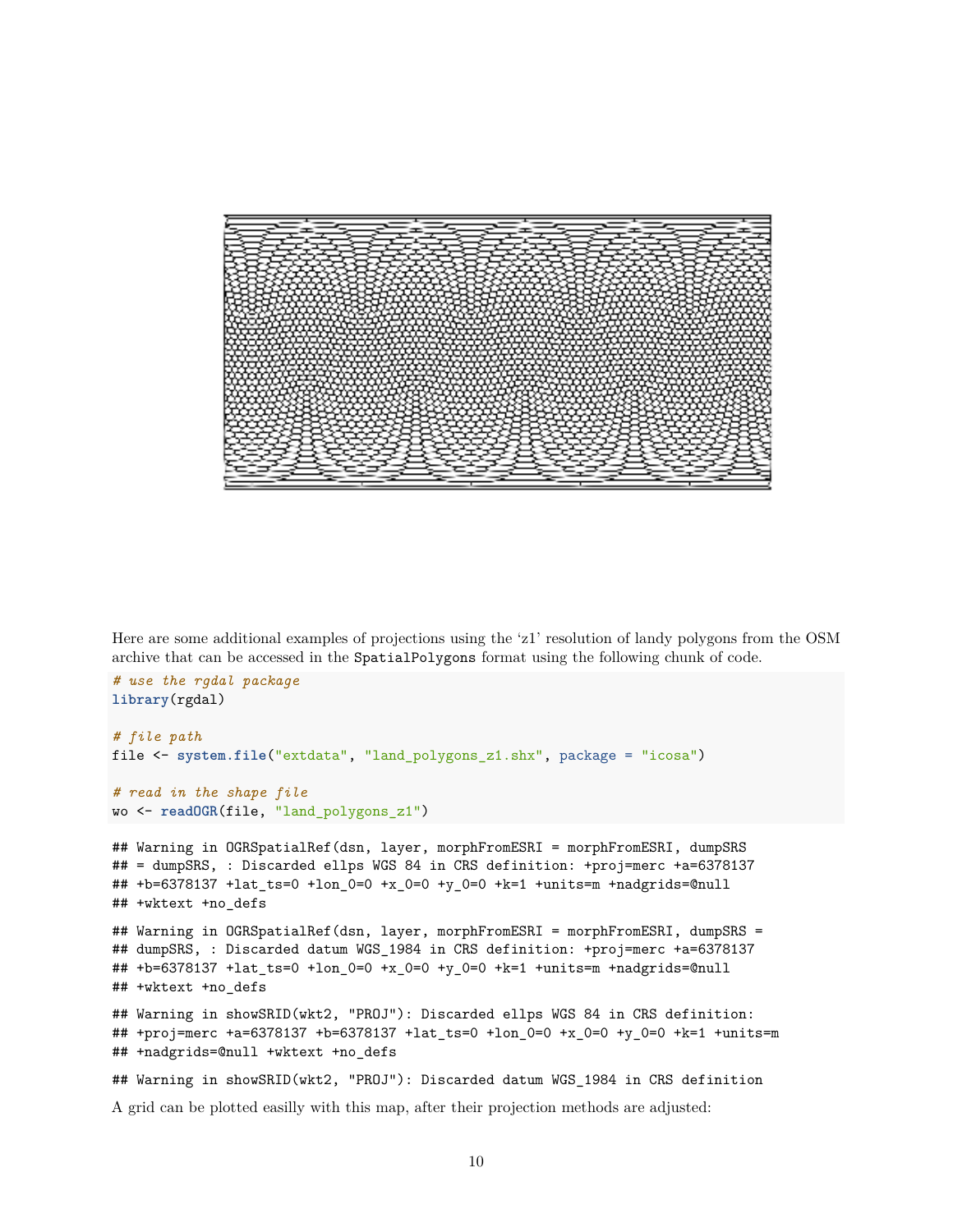*# transform the land data to long-lat coordinates* wo <- **spTransform**(wo, gLow**@**proj4string)

*#triangular grid* gLow<-**newsp**(gLow)

*# # load in a map # plot the grid (default longitude/latitude)* **plot**(gLow, border="gray", lty=1)

*# the reconstruction* **lines**(wo, lwd=2, col="blue")



The gridlabs() function can also be of use here to locate the vertices and faces of the plotted grid. The type argument is used to choose which part of the grid is to be shown. The rest of the argumnets are passed to the text() function.

```
# a very low resolution hexagrid
hVeryLow<-hexagrid(c(4))
# add 2d component
hVeryLow<-newsp(hVeryLow)
# the Robinson projection
robin <- CRS("+proj=robin")
# plot with labels
plot(hVeryLow, projargs=robin)
gridlabs(hVeryLow, type="f", cex=0.6,projargs=robin)
```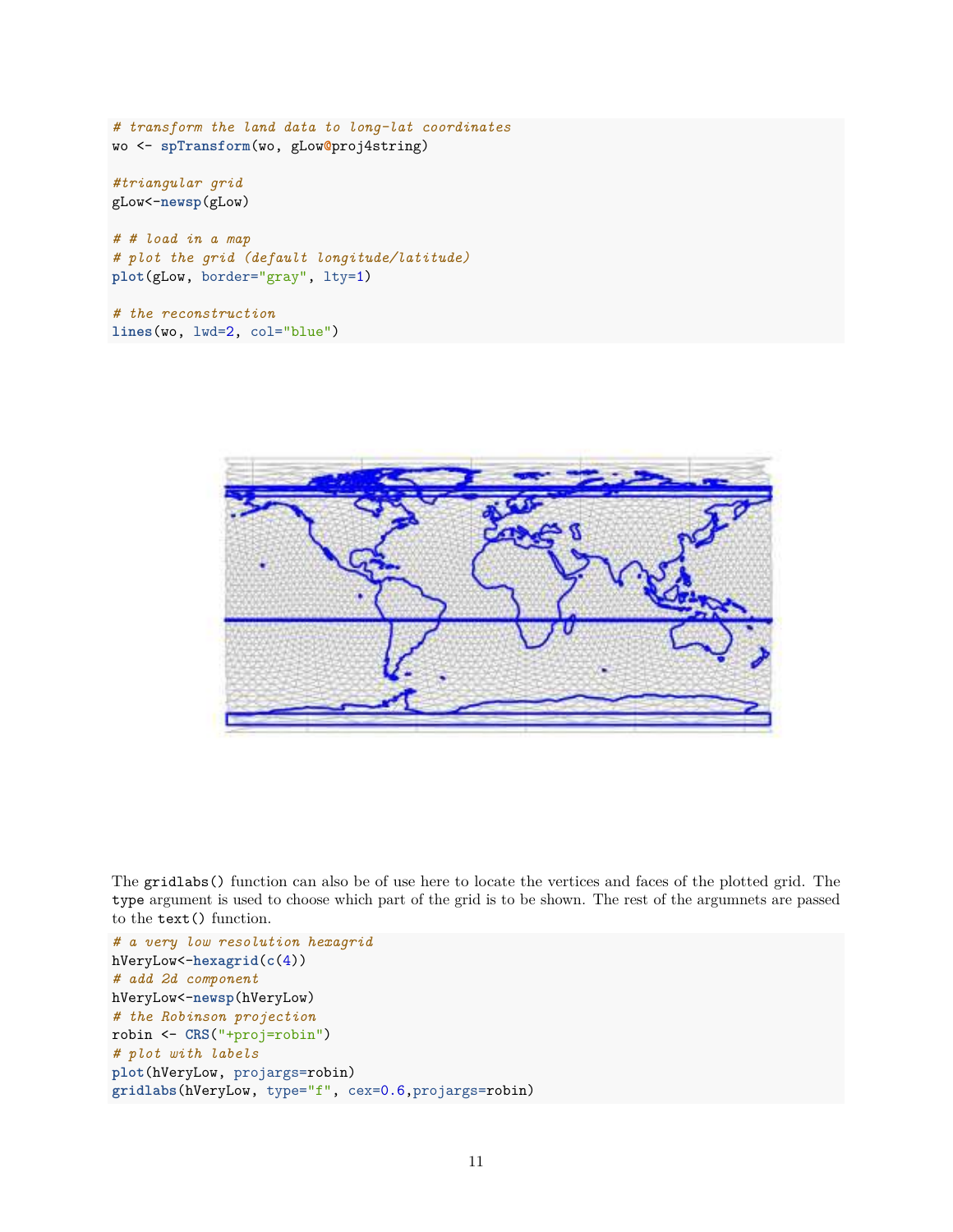## Warning in showSRID(uprojargs, format = "PROJ", multiline = "NO"): Discarded ## ellps unknown in CRS definition: +proj=longlat +R=6371007 +no\_defs

## Warning in showSRID(uprojargs, format = "PROJ", multiline = "NO"): Discarded ## datum unknown in CRS definition



Similarly useful can be the pos() function, that retrieves the position of a named element in the grid, e.g. vertices and face centers:

**pos**(hLow, **c**("P2", "F12", NA))

## long lat ## P2 -54 87.86095 ## F12 -18 82.07063 ## <NA> NA NA

#### **2.4. Layers**

The grid itself operates as a scaffold for all kinds operations we can do based on data which can be organized in layers. At this moment, the layers are built on vectors, but in the next major update of the package they will incorporate both memory and harddrive-stored data similar to the RasterLayer class objects defined in the raster package.

Currently only the facelayer class is defined, which link individual values to the faces of a trigrid or hexagrid class object.

fl1<-**facelayer**(gLow) *# the argument is the grid object to which the layer is linked* fl1

## class : facelayer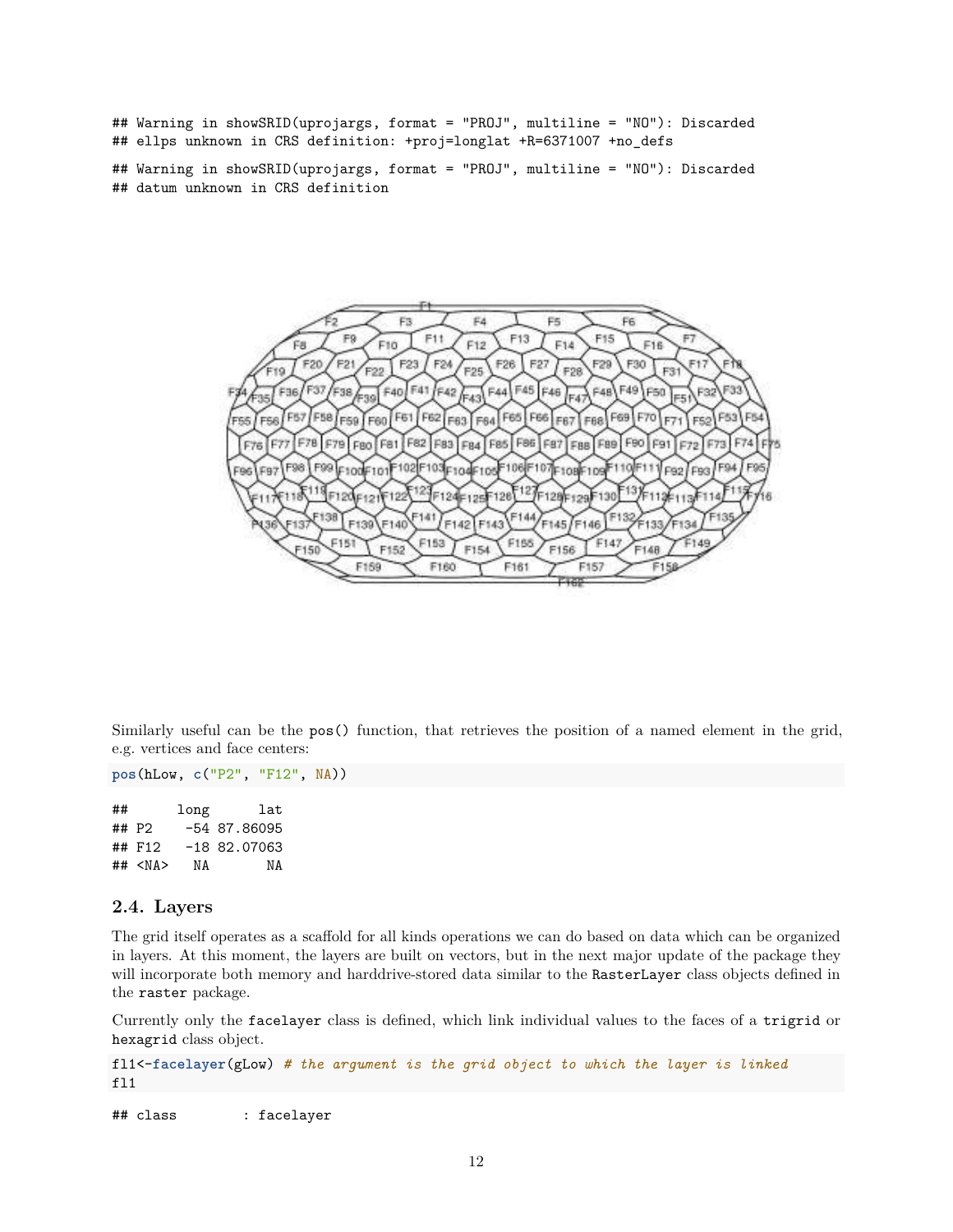```
## linked grid : 'gLow' (name), trigrid (class), 4,4 (tessellation)
## dimensions : 5120 (values) @ mean edge length: 481.07 km, 4.33 degrees
## values : logical
## max value
## min value : NA
## missing : 5120
str(fl1)
```

```
## Formal class 'facelayer' [package "icosa"] with 6 slots
## ..@ grid : chr "gLow"
## ..@ tessellation: num [1:2] 4 4
## ..@ gridclass : chr "trigrid"
## .. ..- attr(*, "package")= chr "icosa"
## ..@ names : chr [1:5120] "F1" "F2" "F3" "F4" ...
## ..@ values : logi [1:5120] NA NA NA NA NA NA ...
## ..@ length : int 5120
```
The facelayer has the same number of values as the the number of faces in the linked grid, accessed by the length() function

#### **length**(fl1)

#### ## [1] 5120

The stored values can be assigned or shown by the values function:

```
values(fl1) <-1:length(fl1)
values(fl1)[1:10]
```
## [1] 1 2 3 4 5 6 7 8 9 10

Besides storage and data manipulation, layers can be especially useful for plotting data. For logical data the faces3d() function will indicate which faces are occupied.

```
a <-facelayer(gLow)
values(a) <- sample(c(T,F), length(a), replace=T)
# plot the grid first
plot3d(gLow, guides=F)
```

```
## Warning in par3d(userMatrix = structure(c(1, 0, 0, 0, 0, 0.342020143325668, :
## font family "sans" not found, using "bitmap"
```

```
# invoke lower level plotting for the facelayer
# (draws on previously plotted rgl environemnts)
faces3d(a, col="green")
```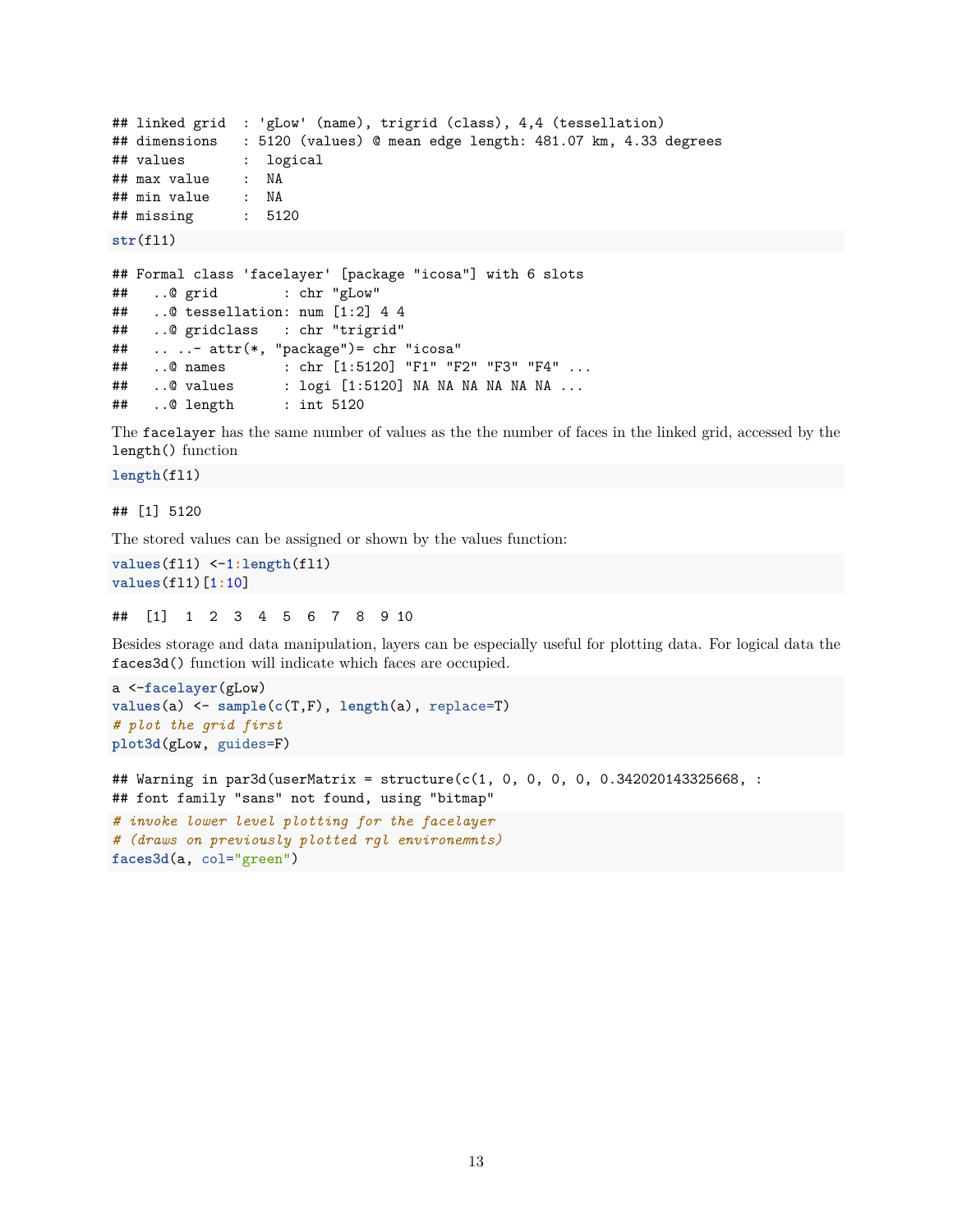

This is the lower level graphic function, that is called when the plot3d() method of the facelayer is called. For numeric data, heatmaps are built automatically based on the range of the data. Let's examine the basic case, where its number in sequence is assigned to every face.

The colors of the heatmaps can be changed by adding standard color names to the col argument:

```
# new layer
# grid frame
plot3d(gLow)
## Warning in par3d(userMatrix = structure(c(1, 0, 0, 0, 0, 0.342020143325668, :
## font family "sans" not found, using "bitmap"
# the heatmap
faces3d(a, col=c("green", "brown"))
```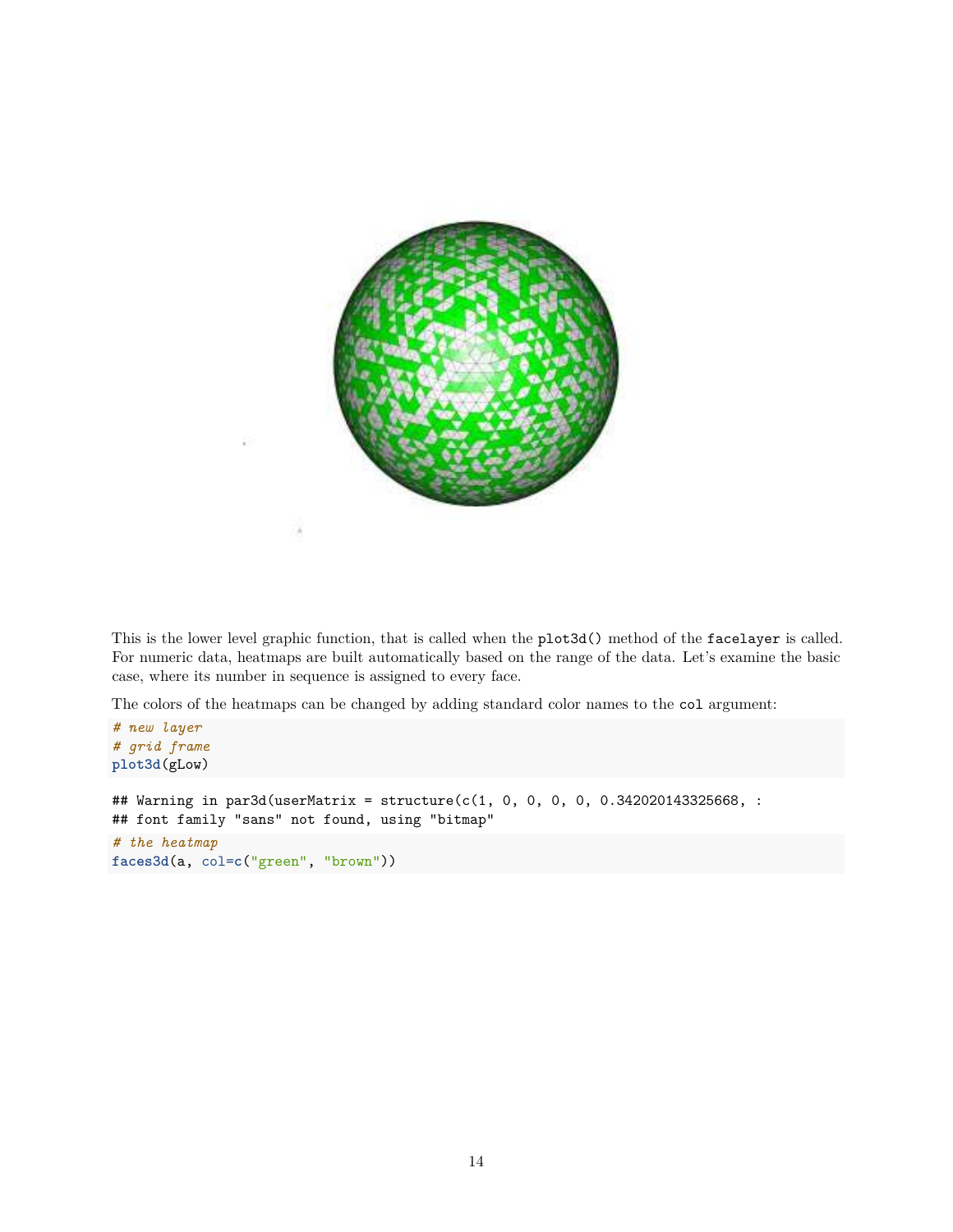

Categorical values can also be stored and plotted with the facelayer. By default, these values will be plotted with random colours, without a legend.

```
# new layer
catLayer<-facelayer(hLow)
# assign random information
catLayer@values<-sample(c("one","two","three"),length(catLayer), replace=T)
```
**plot**(catLayer)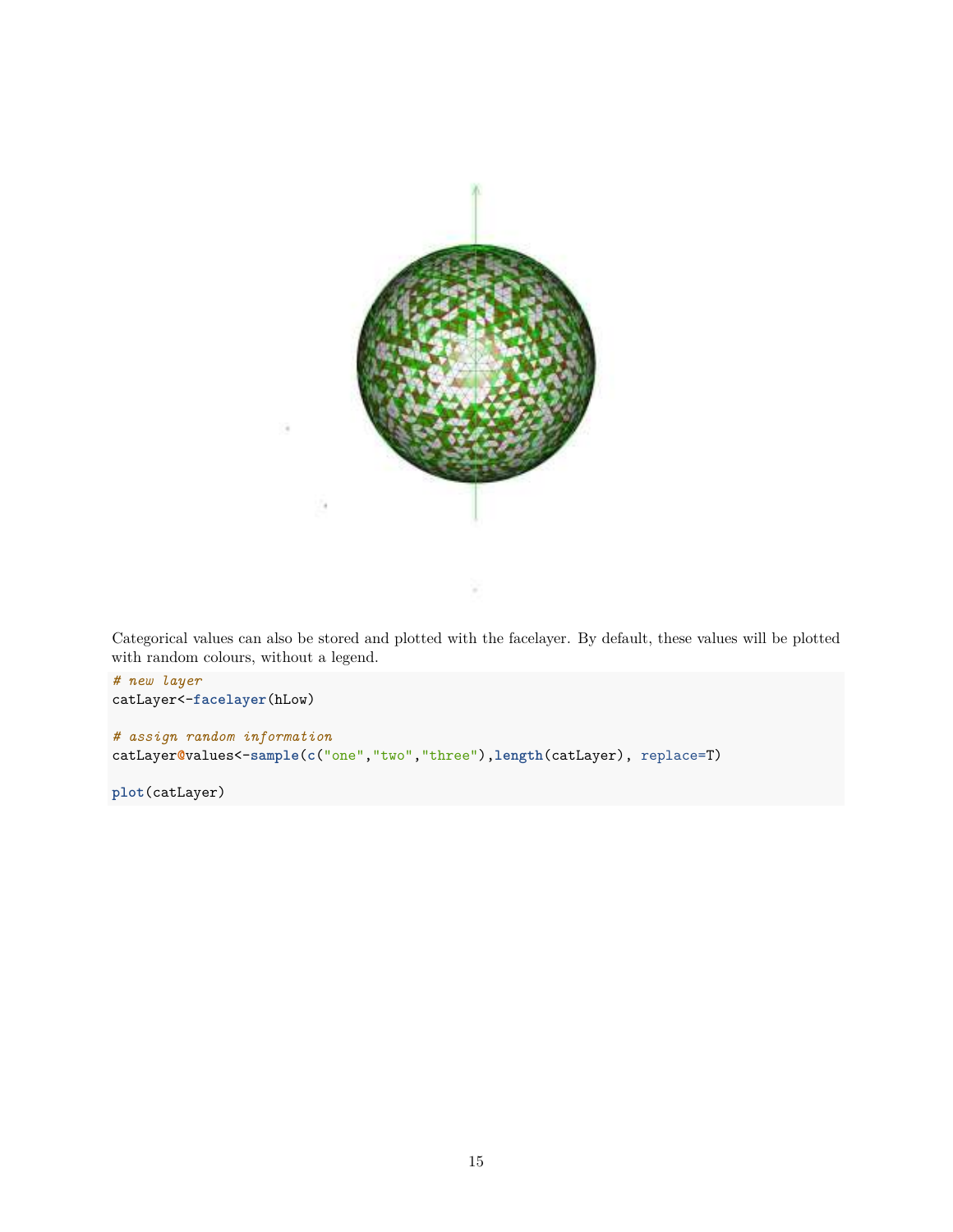

# **3. Application**

### **3.1. Lookup**

Until this point only those features of the package were demonstrated that have no practicality on their own. All real world application of a gridding scheme relies on the capacity to look up coordinates and assign them to grid cells. The overall performance of the package boils down to the speed of this procedure. icosa uses a very efficient point-in-tetrhedron check to get the assigned cells to each set of coordinates. In the case of the trigrid, every face on the surface of the grid outlines a tetrahedron with the center of the object. At high resolutions this in itself can be very slow, especially if the number of queries is large, hence the necessity of the skeleton slot and the multiple levels of tessellations. With the meanGC tessellation method, the vertices of the input do not change, which means that every level of resolution can be retained when multiple rounds of tessellation happen. This allows the implementation of a hierarchical lookup algorithm, which searches the position of a point given by progressively refining the resolution, so an exhaustive lookup is not required.

### **3.1.1. The 'locate()' function - point query**

The most straightforward implementation is the locate() function which is used to find the position of a set of points on the grid:

```
# generate 5000 random coordinates on a sphere of default radius
pointdat <- rpsphere(5000)
# and locate them on the grid 'gLow'
cells<-locate(gLow, pointdat)
```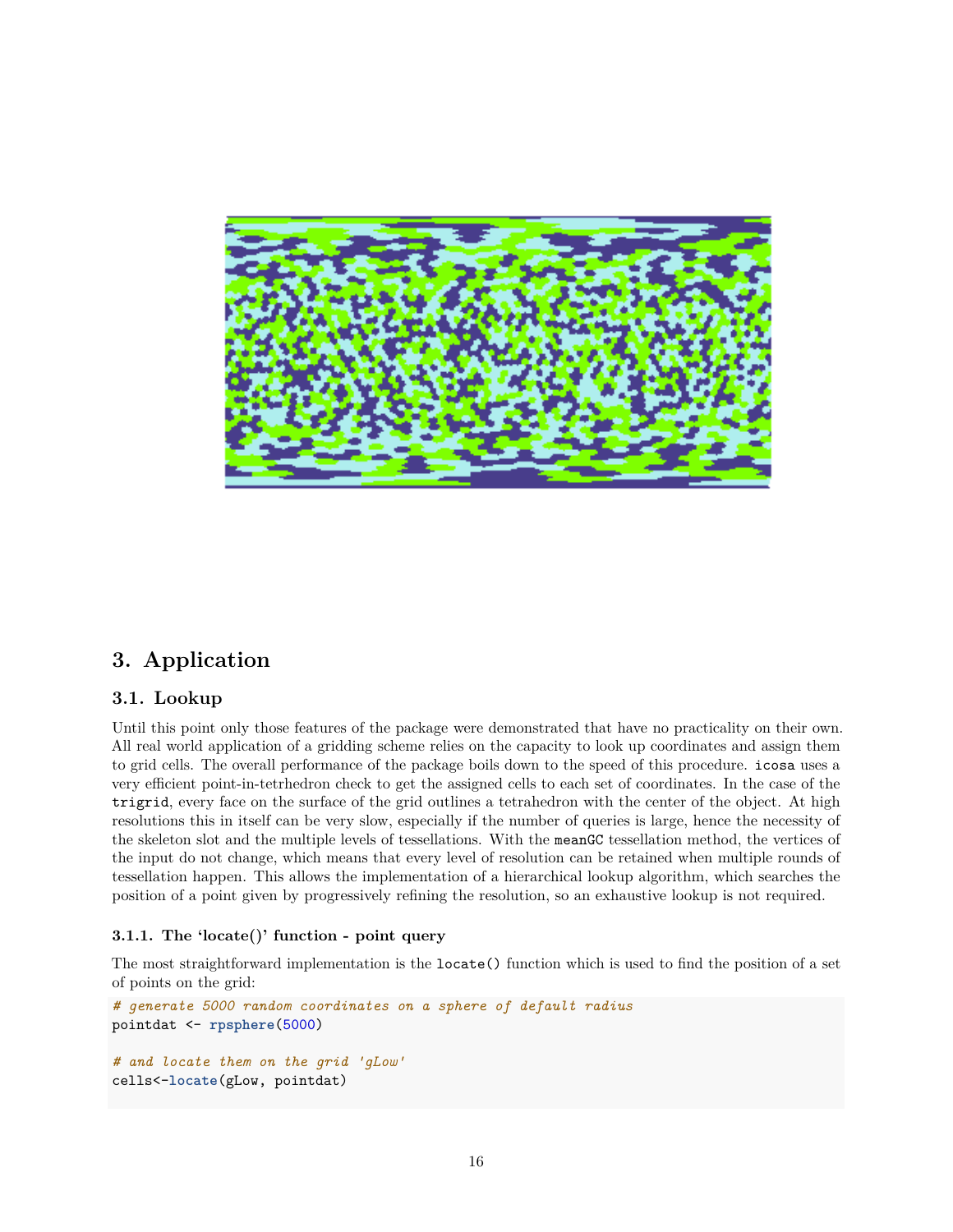*# the return of this function is vector of cell names* **head**(cells)

## [1] "F1359" "F1039" "F1176" "F78" "F3692" "F2950"

The function accepts matrices in longitude-latitude, and XYZ format as well. An object of the SpatialPoints class defined in the package sp can alse be provided as input. In the case of the polar coordinate entry, the coordinates will be transformed to the xyz Cartesian coordinate system using the default radius. This function returns the names of the faces that the points fell on. In the case of points that fall on vertices or edges (which is extremely unlikely with real world data), the returned values are by default NAs. The locate() function is especially powerful if it combined with thetable() and tapply() functions or similar types of iterators:

```
tCell <- table(cells)
fl <- facelayer(gLow,0)
# [] invokes a method that save the values to places that
# correspond to the names attribute of tCell
fl[] <-tCell #
# heat map of the point densities
plot3d(fl)
```
## Warning in par3d(userMatrix = structure(c(1, 0, 0, 0, 0, 0.342020143325668, : ## font family "sans" not found, using "bitmap"



This function operates just as fine with the hexagrid object, and uses subfaces to locate the points. Every hexagonal face consists of 6 subfaces and every pentagonal face contains 5 subfaces.

The performance of the locate() function is linearly related to the number of queries. It is also positively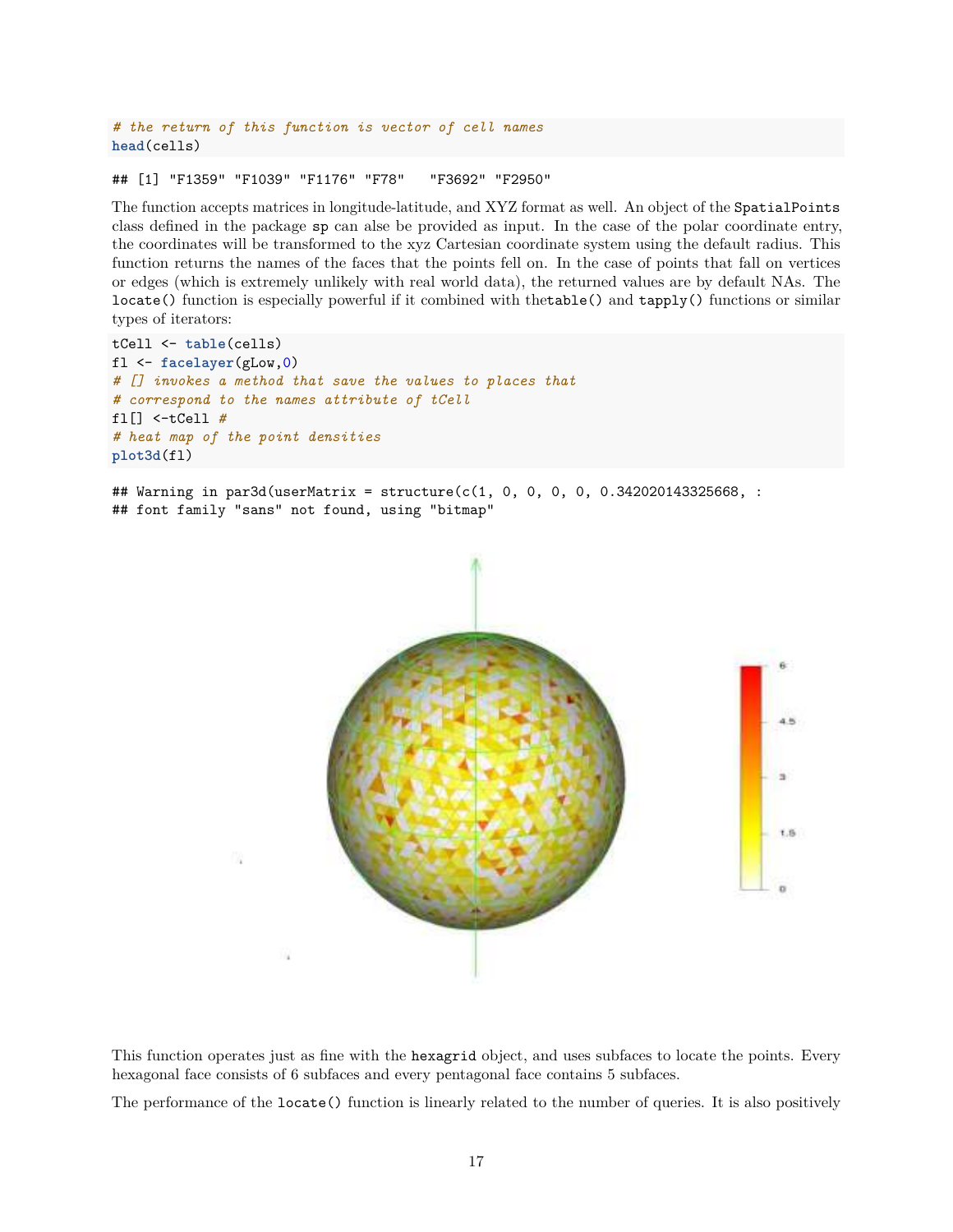related to the grid resolution, although larger tessellation values will increase computation time more than using multiple levels of tessellations.

#### **3.1.2. The occupied() function**

For presence-absence values the function occupied() can be used. It returns a facelayer class objecte with logical values (TRUE when the face is occupied an FALSE when the face is not).

The example below shows how the occupied cells can be shown with the points:

```
# run function only on the first 300
fl<-occupied(hLow, pointdat[1:300,])
```

```
# the plot function can also be applied to the facelayer object
plot(fl, col="blue")
```

```
# show the points as well
points(CarToPol(pointdat[1:300,]), col="red", pch=3, cex=0.7)
```


Naturally the grid can be shown as well, for instance with lines():

*# the plot function can also be applied to the facelayer object* **plot**(fl, col="blue")

**points**(**CarToPol**(pointdat[1**:**300,]), col="red", pch=3, cex=0.7) **lines**(hLow, col="gray")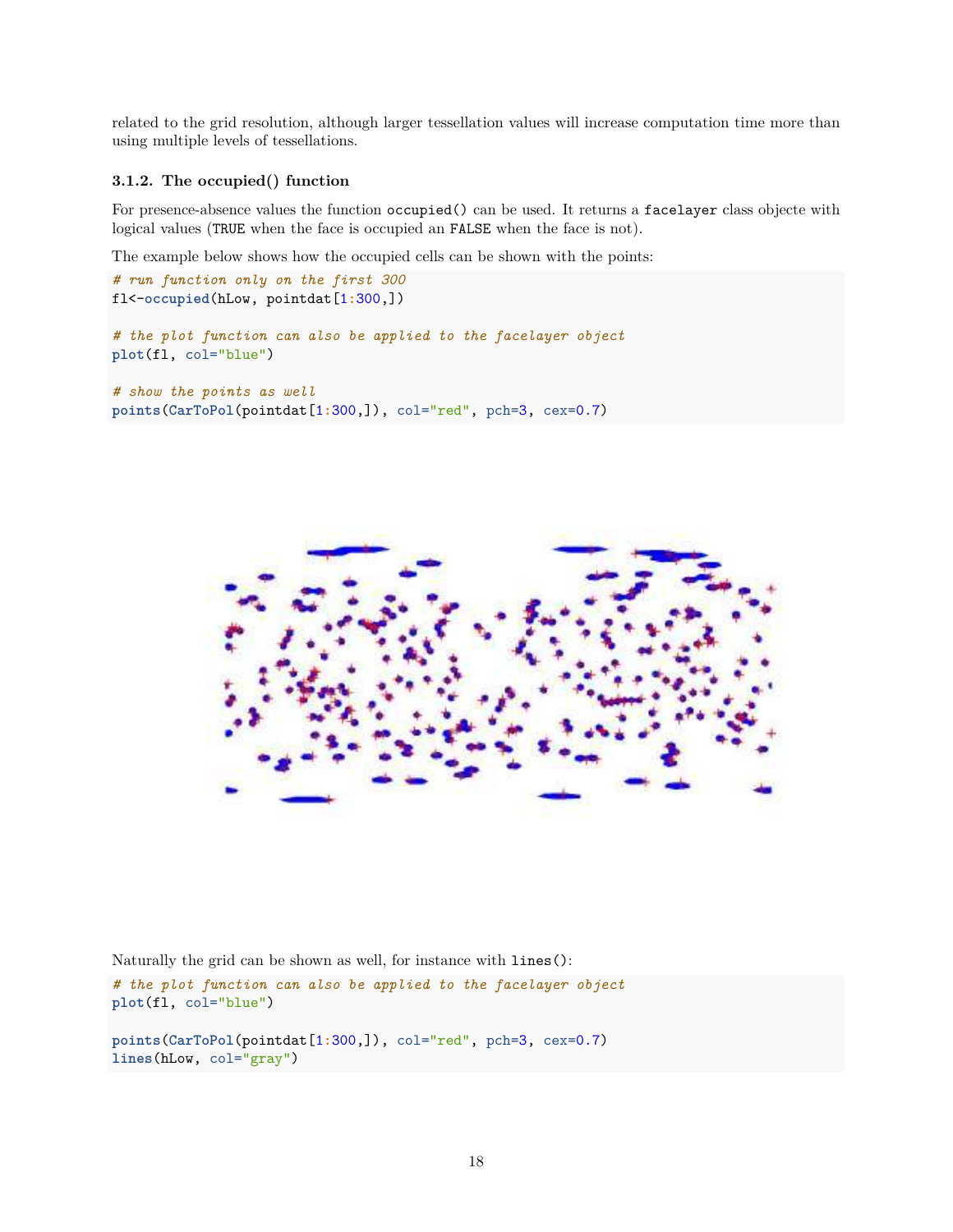

The occupied() function also applies to various other object types and behaves as a wrapper function around methods that return which faces are occupied by the input objects. Most notable among these is the SpatialPolygons, SpatialLines, and SpatialPoints classes defined by the package sp. The method changes the coordinate reference system (CRS) of the input object is used to transform it to the spherical model first, and then the function transforms the coordinates to XYZ Cartesian space.

### **3.1.3. Handling raster-type data**

Most global data compilations use raster formats to store information. These data can be fitted to the icosahedral grids using the resample() function. The arguments of this function depend on the nature and interpretation of the data points. As resampling requires some form of interpolation, it needs assumptions on the representativity of the measurements. Each original data point can be thought of either as an entity that represent the entire cell or only the center of the cell. In the first case the original raster object needs to be upscaled with the nearest neighbour method, and in the latter, another form of interpolation is necessary (e.g. the bilinear or bicubic resampling). The 'method' argument of this function is passed to the resample() function in the raster package, and is used to generate higher resolution data from the original raster.The resample() function can also be used to upscale, or downscale a facelayer linked to trigrid or hexagrid object as well.

### **3.2. Surface-graph representation**

The grid structure is a compound object, can also be understood as a graph of connected faces. This representation is efficiently implemented using the igraph package. On default, igraph represenation of the grid is added to the graph slot of the grid object. In this graph, each face is connected to its direct neighbours, which allows etheir efficient lookup, the implementation of shortest path algorithms and more.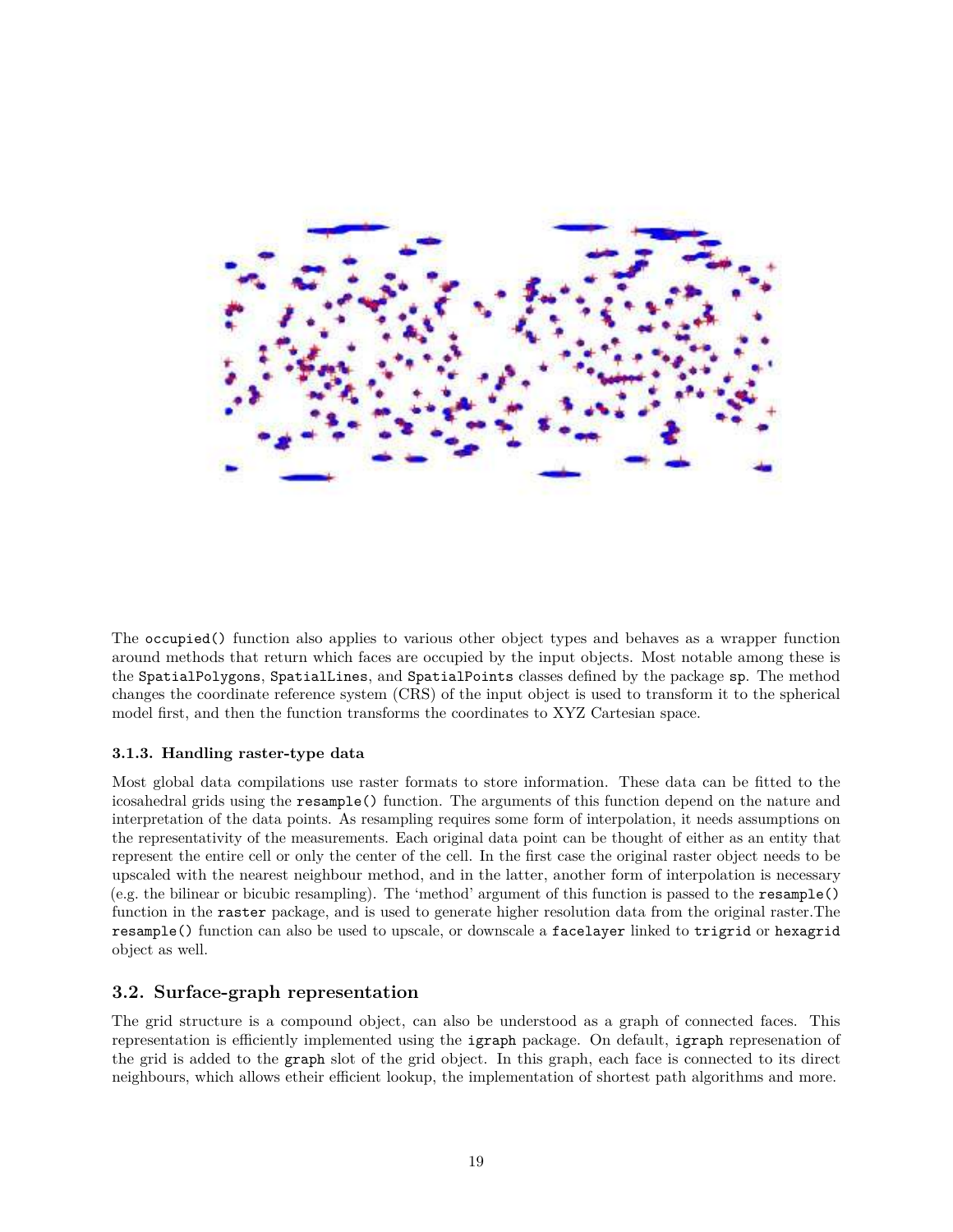#### **3.2.1. Neighbours**

The most direct application of this representation is the vicinity() function that allows the user to look up cells that are closest to a focal cell, without calculating distance matrices. This particular example gets all the neighbouring cells of the F125 cell.

```
# calculate a very coarse resolution grid
gVeryLow<-trigrid(8, sp=T)
# names of faces that are neighbours to face F125
facenames<-vicinity(gVeryLow, "F125")
# plot a portion of the grid
plot(gVeryLow, xlim=c(0,180), ylim=c(0,90))
# plot the original and the neighbouring faces
plot(gVeryLow@sp[facenames], col="red", add=T)
# the names of all the cells
gridlabs(gVeryLow, type="f", cex=0.5)
```
## Warning in showSRID(uprojargs, format = "PROJ", multiline = "NO"): Discarded ## ellps unknown in CRS definition: +proj=longlat +R=6371007 +no\_defs

## Warning in showSRID(uprojargs, format = "PROJ", multiline = "NO"): Discarded ## datum unknown in CRS definition



### **3.2.2. Using 'igraph' in geographic calculations**

Using a separate igraph class object can be especially useful when subsets of the grids are to be used for an analysis or simulation.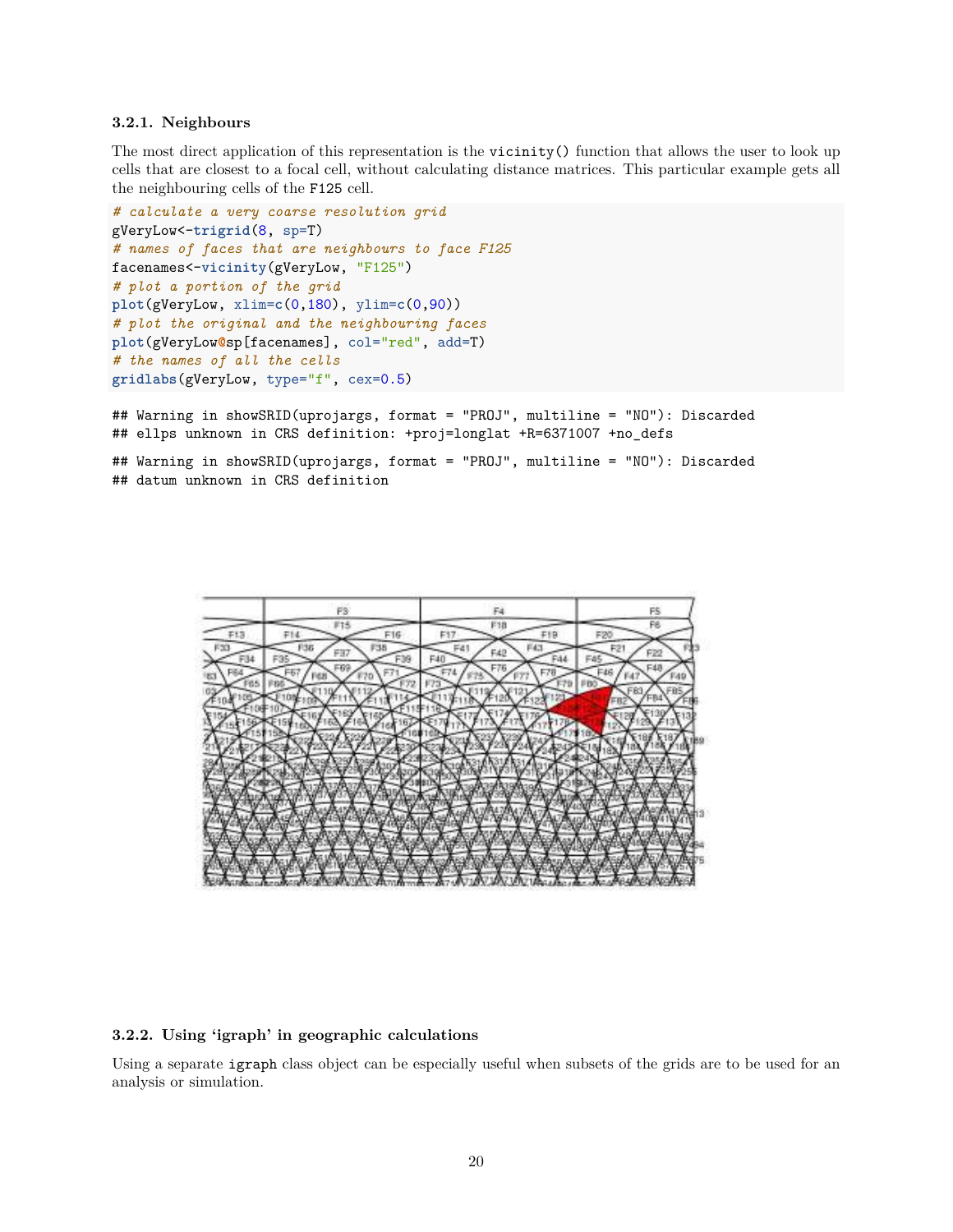```
# attach igraph
library(igraph)
```
Please note that igraph masks out some of the auxilliary functions written in this package as well. Naturally, you can use the induced\_subgraph() function of the igraph package directly on the grid representation of the grid.

```
faces<-paste("F", 1:10, sep="")
subGraph <- induced_subgraph(gVeryLow@graph,faces)
plot(subGraph)
```


The subsetting of the grid will also subset the igraph class representation:

lowGraph<-gLow[1**:**12]**@**graph

or you can create it from a logical facelayer, for example from the occupied cells of the land data we imported earlier:

```
# look up the polygons
landFaces<-occupied(hLow, wo)
## Warning in showSRID(uprojargs, format = "PROJ", multiline = "NO"): Discarded
## ellps unknown in CRS definition: +proj=longlat +R=6371000 +no_defs
## Warning in showSRID(uprojargs, format = "PROJ", multiline = "NO"): Discarded
## datum unknown in CRS definition
# create a new grid from a facelayer
landGraph<-gridgraph(landFaces)
```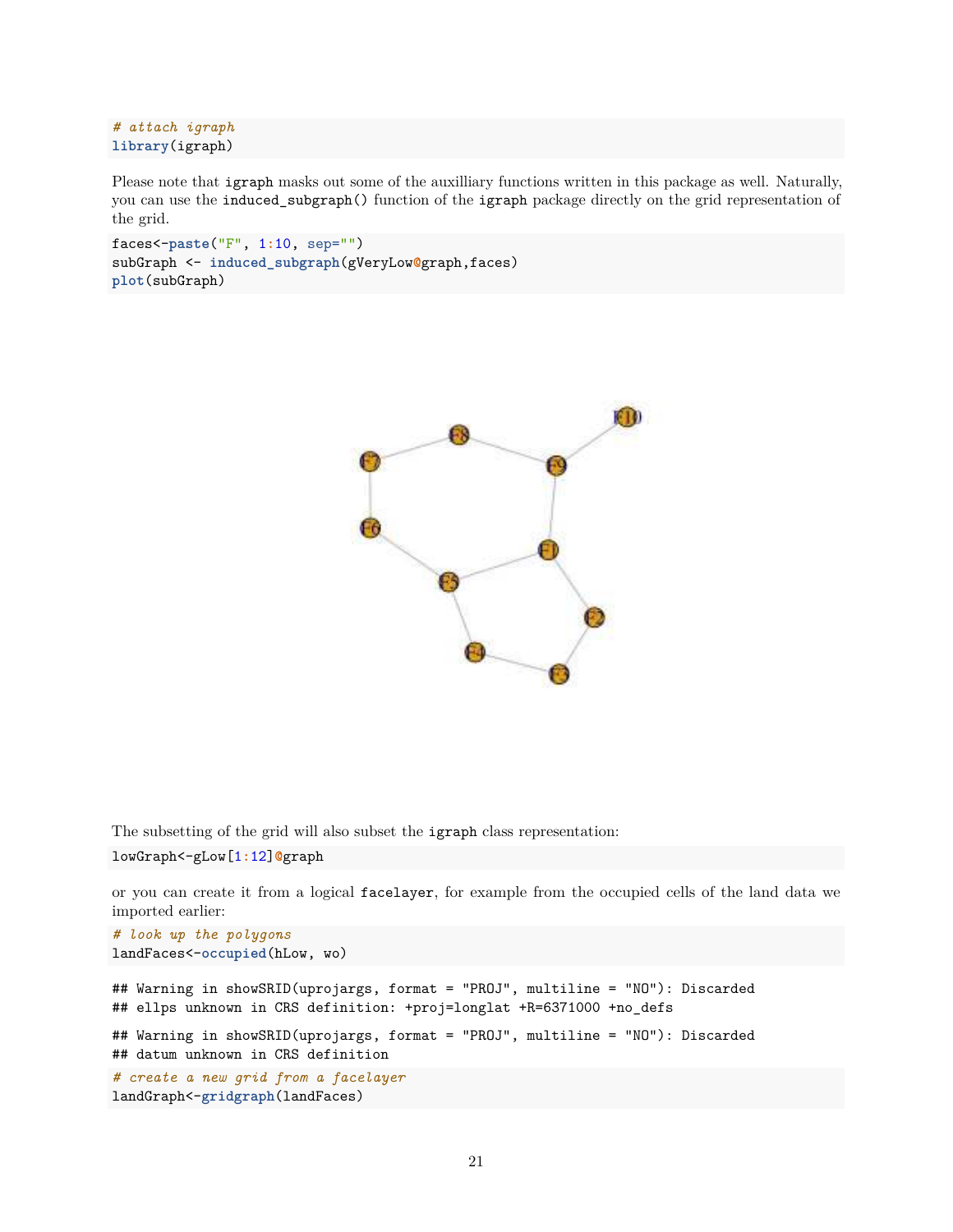

This particular graph is a rough estimate for the presence of terrestrial settings, and can be useful for path calculations.

```
# shortest path in igraph
path <- shortest_paths(landGraph, from="F432", to="F1073", output="vpath")
# the names of the cells in order
cells<-path$vpath[[1]]$name
# plot the map
plot(landFaces, col="brown", xlim=c(0,90), ylim=c(0,90))
# make a subset of the grid - which corresponds to the path
routeGrid<-hLow[cells]
# plot the path
plot(routeGrid, col="red", add=T)
```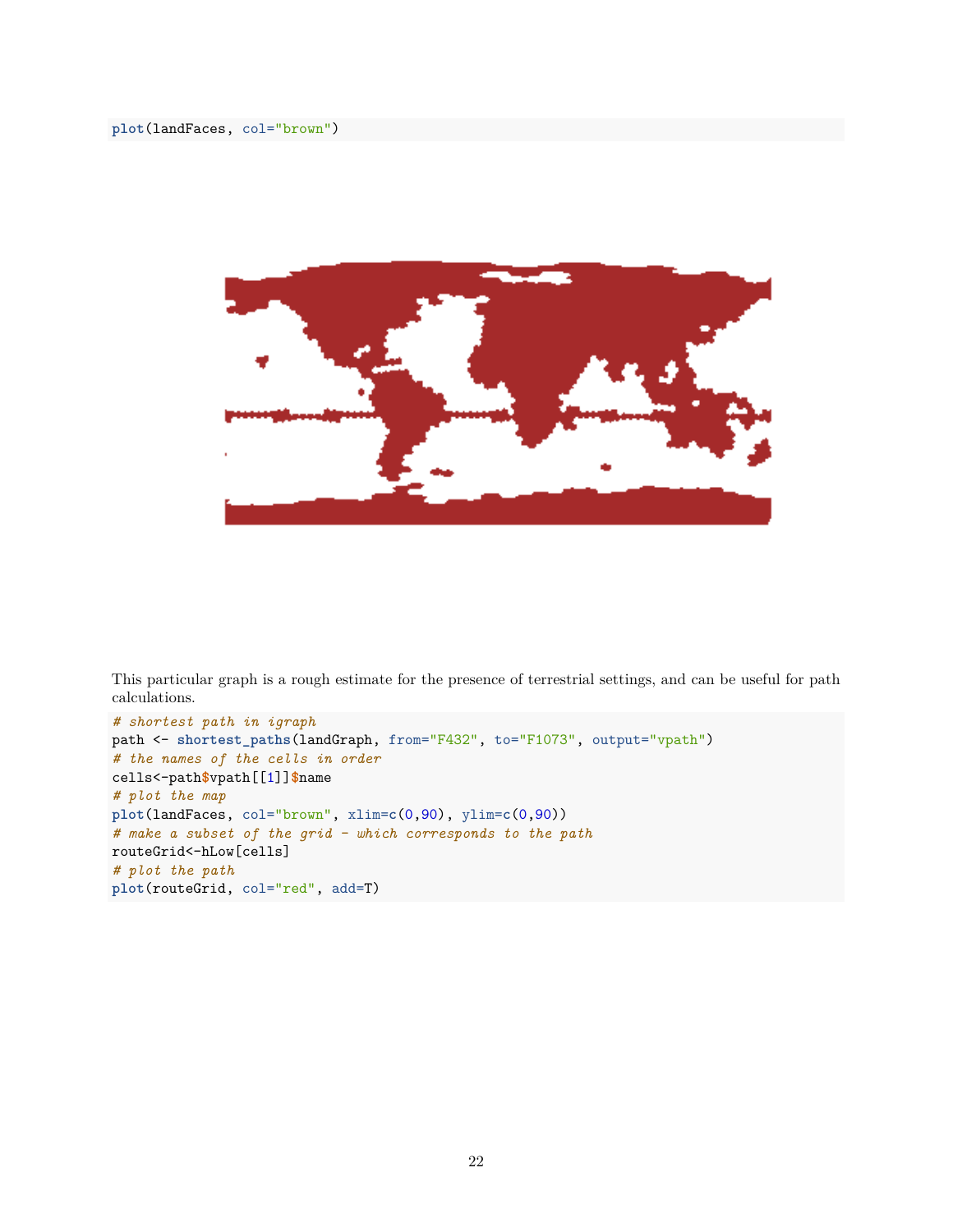

The shortest path using grid cells is a suboptimal estimate of the actual shortest route between two points, as the graph structure limits the angles the path can turn to. A future update will include a function that allows more accurate estimates of the actual shortest paths.

Random walk simulations can also be built using the graph represetation. In this example a random walker will walk 100 steps on the grid, starting from face F432.

```
# plot the map
plot(landFaces, col="brown", xlim=c(0,90), ylim=c(0,90))
# create a random walk from source cell with a given no. of steps
randomWalk <- random_walk(landGraph, steps=100, start="F432")
# the names of the cells visited by the random walker
cells<-randomWalk$name
# the source cell
plot(hLow["F432"], col="green",add=T)
# the centers of these faces
centers<-CarToPol(hLow@faceCenters[cells,], norad=T)
# draw the lines of the random walk
for(i in 2:nrow(centers)){
    segments(x0=centers[i-1,1], y0=centers[i-1,2], x1=centers[i,1], y1=centers[i,2], lwd=2)
}
```